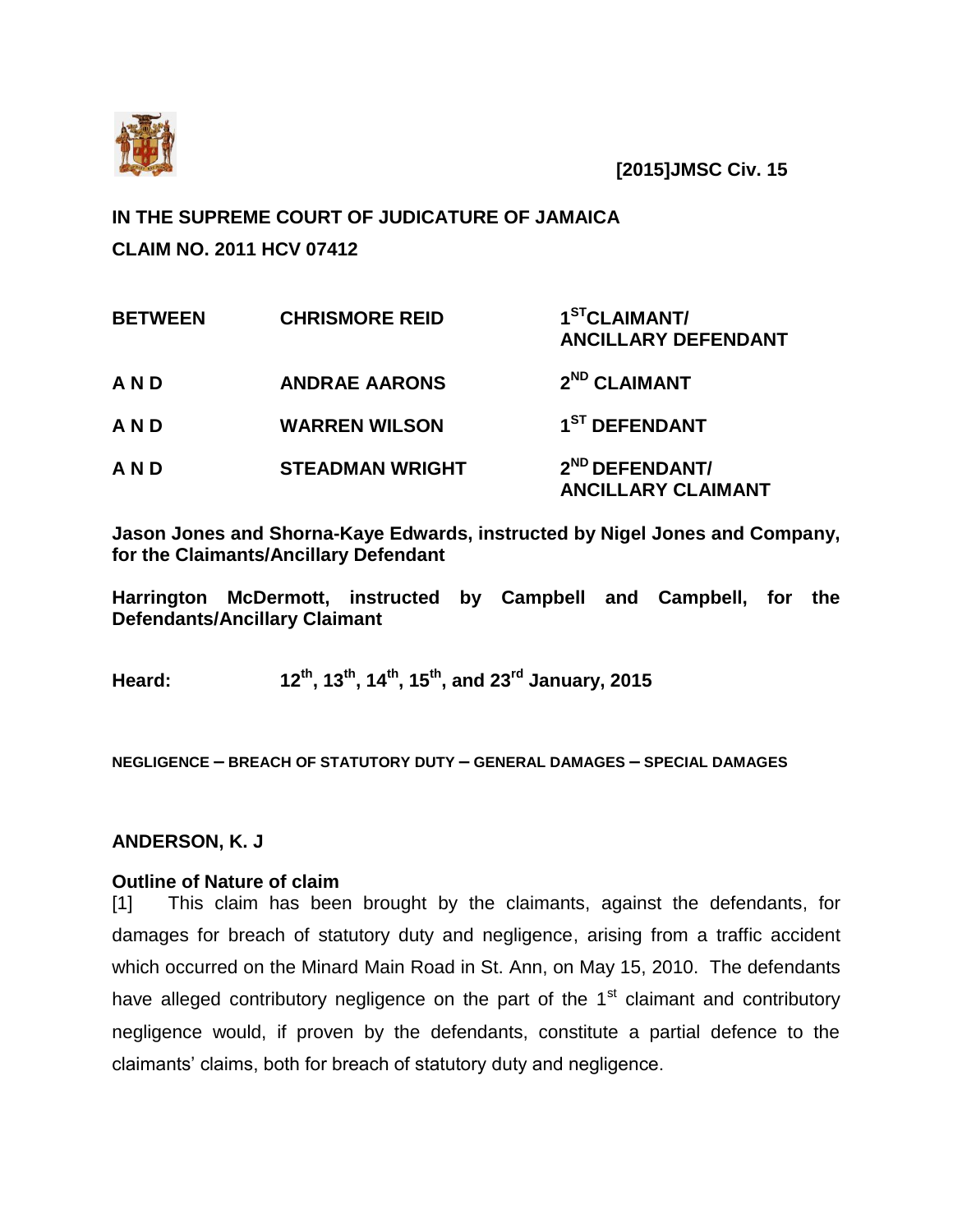[2] The  $2<sup>nd</sup>$  defendant has also filed an ancillary claim against the 1<sup>st</sup> defendant seeking an indemnity or contribution from him, in the event that he is held liable to pay damages to the  $2^{nd}$  claimant.

[3] The burden of proof is on the claimants to prove their claim on a balance of probabilities and if their claim is proven, such that they are, either individually or collectively, determined by this court as being entitled to recover damages from the defendants, then it will be for the defendants to seek to limit that award of damages, by proving, if they can, that the sum of damages which may otherwise have been awarded to the  $1<sup>st</sup>$  claimant should be reduced by an extent to be determined by this court, depending on the proportion to which this court considers that it was, to some extent, the 1<sup>st</sup> claimant's negligence which contributed to the claimants' losses, arising from the accident. This is what is known in law, as contributory negligence. The burden is on the defendants to, if they can, prove contributory negligence, on a balance of probabilities.

[4] The  $2^{nd}$  defendant has the burden of proving his ancillary claim, if he can, on a balance of probabilities. His ancillary claim though, in terms of relief being sought, is not seeking to recover damages arising from any losses that the 2<sup>nd</sup> defendant may have suffered, arising from the accident. That ancillary claim is only seeking to enable the  $2^{nd}$  defendant to recover an indemnity or contribution from the  $1<sup>st</sup>$  claimant. As such, that ancillary claim can only properly arise for further consideration by this court and can only be successful in terms of proof thereof, if this court were to conclude that the negligence of the 1<sup>st</sup> claimant was partially responsible for the occurrence of the relevant motor vehicle accident and therefore, also, partially responsible for the losses suffered by the  $2^{nd}$  defendant as a consequence of same.

[5] The relevant motor vehicle accident occurred only as between two motor vehicles, but this court accepts the  $1<sup>st</sup>$  defendant's evidence, that after the accident occurred, the Minard Main Road, at the scene of the accident, was blocked in both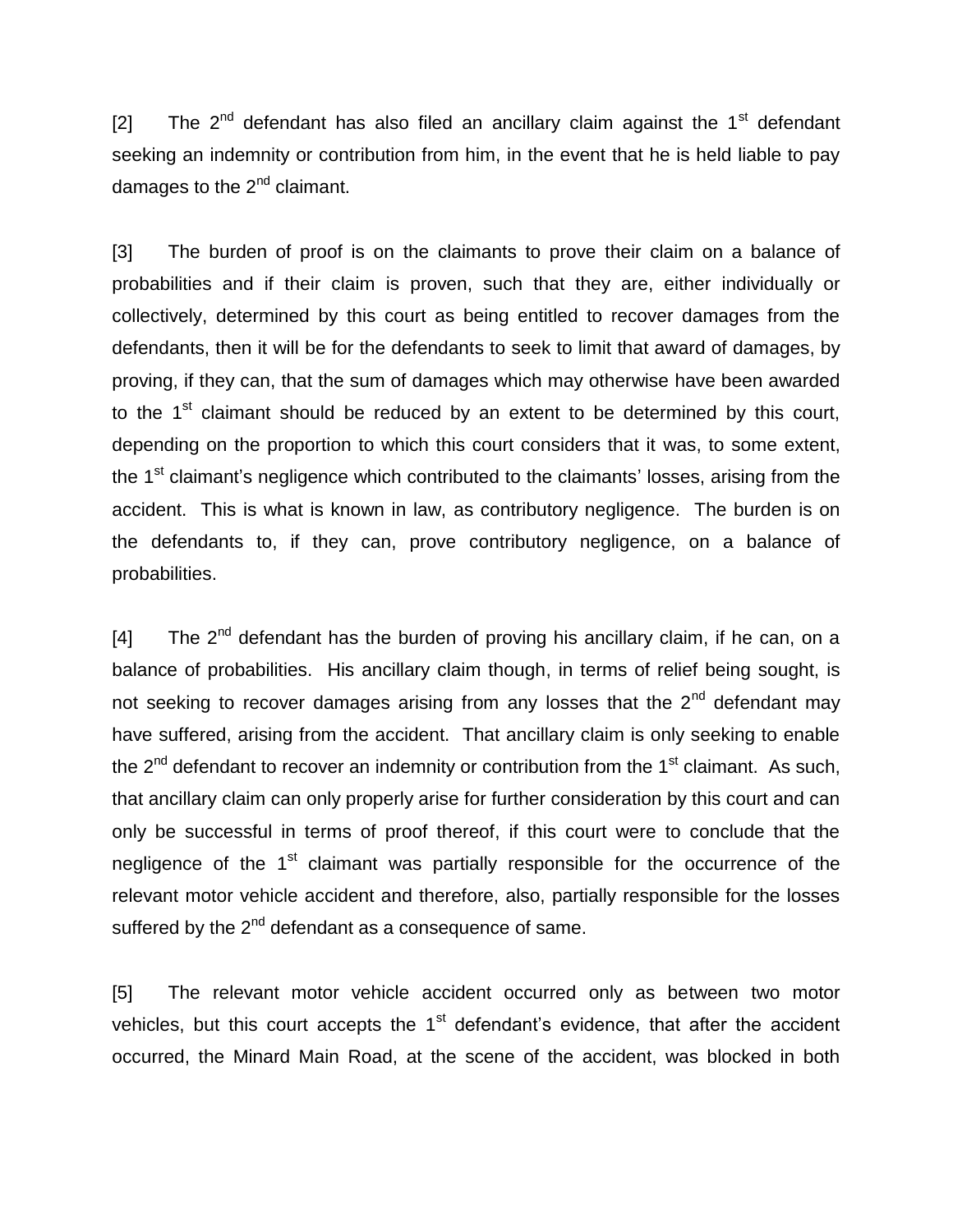directions, for ten-fifteen minutes after the accident, which is when the police and a wrecker came and both vehicles that were involved in the accident, were towed away.

[6] The vehicles involved in the accident were respectively, a Toyota Coaster motor truck (bus), being operated at that time, as a commercial vehicle for passenger transport purposes and a Toyota Corolla motor car. As far as is known to this court, from the evidence provided, no other vehicle was in any way, involved in the accident, or damaged as a consequence of the accident.

[7] At the material time, the motor bus was owned by the  $2^{nd}$  defendant and being driven by the  $1<sup>st</sup>$  defendant, whereas the Toyota car was being driven by the  $1<sup>st</sup>$  claimant and was owned by him, with the  $2^{nd}$  claimant – who is a brother of the 1<sup>st</sup> claimant, having then been a passenger in that vehicle. There exists no dispute, that at the material time, the 1<sup>st</sup> defendant was driving the 2<sup>nd</sup> defendant's vehicle, as an employee of the  $2^{nd}$  defendant. Accordingly, if this court concludes, to whatever extent, that it is the  $1<sup>st</sup>$  defendant's negligence that either completely or partially caused the accident and thus, completely or partially contributed to the claimants' respective losses, then the  $2^{nd}$  defendant will, just as the 1<sup>st</sup> defendant, be liable to pay as damages to the claimants, the sum determined by this court, as being payable as damages. In such circumstances, the defendants will be held as being jointly and severally liable to the claimants.

#### **Claim for damages for breach of statutory duty**

[8] The claimants' particulars of claim, although having alleged breach of statutory duty by the defendants and although having made it clear that they are seeking damages arising from such alleged breach, is nonetheless, defective in certain very important respects. Firstly, it is lacking in proper particularization. It is so lacking, firstly, insofar as the alleged statutory duty breached has not been particularized by means of reference to any specific statutory provision. Such particularization is necessary upon any claim for breach of statutory duty. It is necessary because, the mere breach of a statutory duty imposed on an individual or business entity, or governmental agency,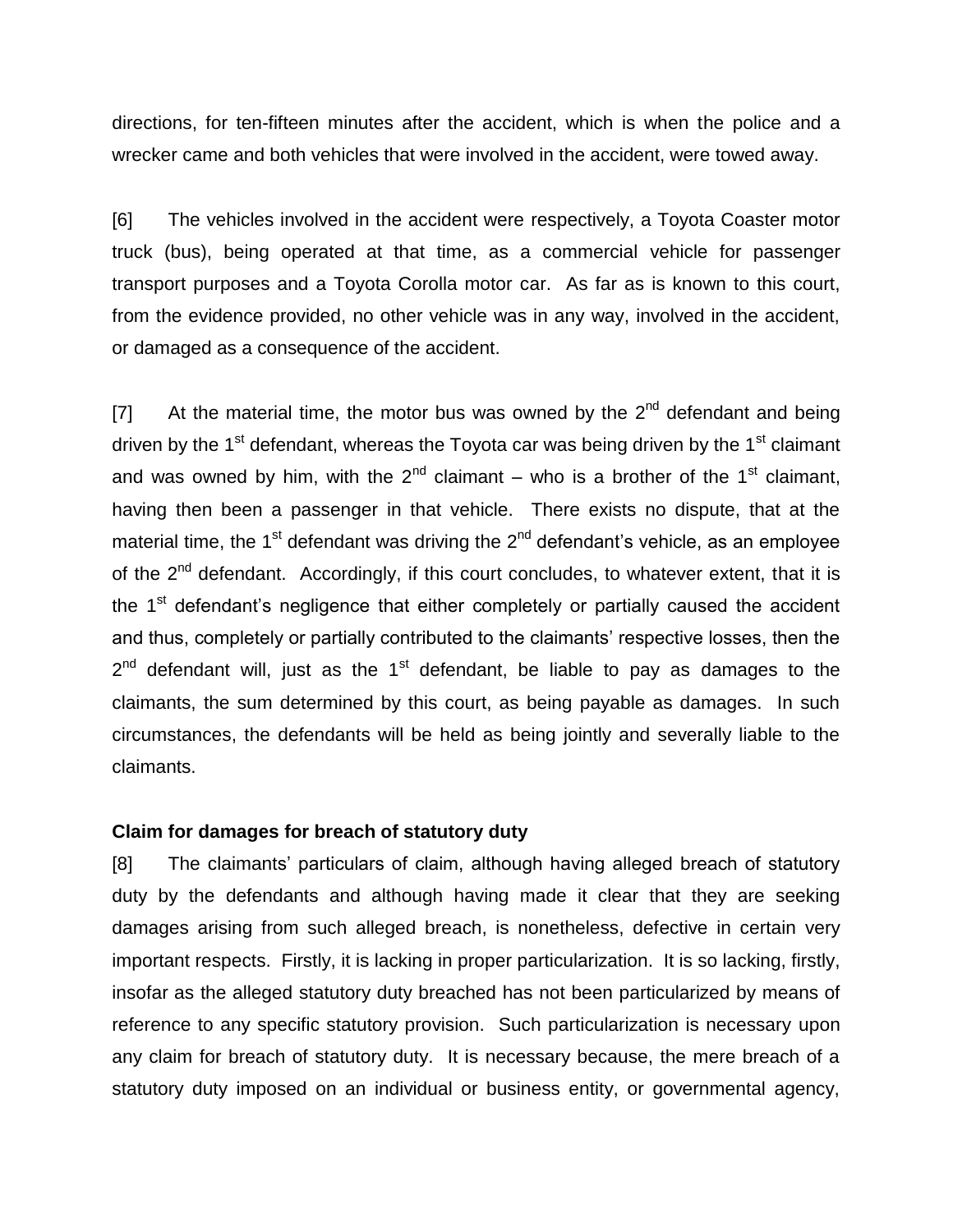does not and cannot, in and of itself, properly give rise to a claim for damages for breach of statutory duty being successfully pursued as against that party in breach.

[9] Furthermore, the claimants' particulars of claim, appears to have conflated the separate legal concepts and separate torts of breach of statutory duty and negligence. Indeed, in his opening address on the claimants' behalf, the claimants' lead counsel, Mr. Jones, emphasized that his clients' claim is founded on the law of negligence and he never once mentioned to this court, in that opening address of his, the claim by his clients, against the defendants, for damages for breach of statutory duty. In fact, it was this court which, on the following day after the claimants' opening address had been presented to this court, had, at the commencement of this court's proceedings pertaining to this case, on that day, pointed this out to the claimants' lead counsel.

[10] Also, in respect of the claim at hand, it is the defence's position that, even if there was any breach of the **Road Traffic Act** by the 1<sup>st</sup> defendant, insofar as the manner of his driving immediately prior to the occurrence of the relevant motor vehicle accident is concerned, any such breach or breaches cannot and do not give rise to a claim for breach of statutory duty, but instead, would give rise only to a claim for damages for negligence. Indeed, it was submitted by defence counsel, as part of his closing address that there is a particular section of the **Road Traffic Act** which specifically states that any breach of that Act is evidence of negligence and therefore, he submitted, it is pellucid, that no claim for breach of statutory duty can properly arise in circumstances wherein there has been a breach or have been, breaches, by someone, of the **Road Traffic Act**, because, that Act of Parliament never so intended and ought not to be so interpreted by this court.

[11] It would, I think, be useful at this juncture, to distinguish between a claim for damages for breach of statutory duty and a claim for damages for negligence, particularly since, in the present case, the claimants' counsel seem to have conflated these two claims in the particulars of claim which would, no doubt, have been drafted by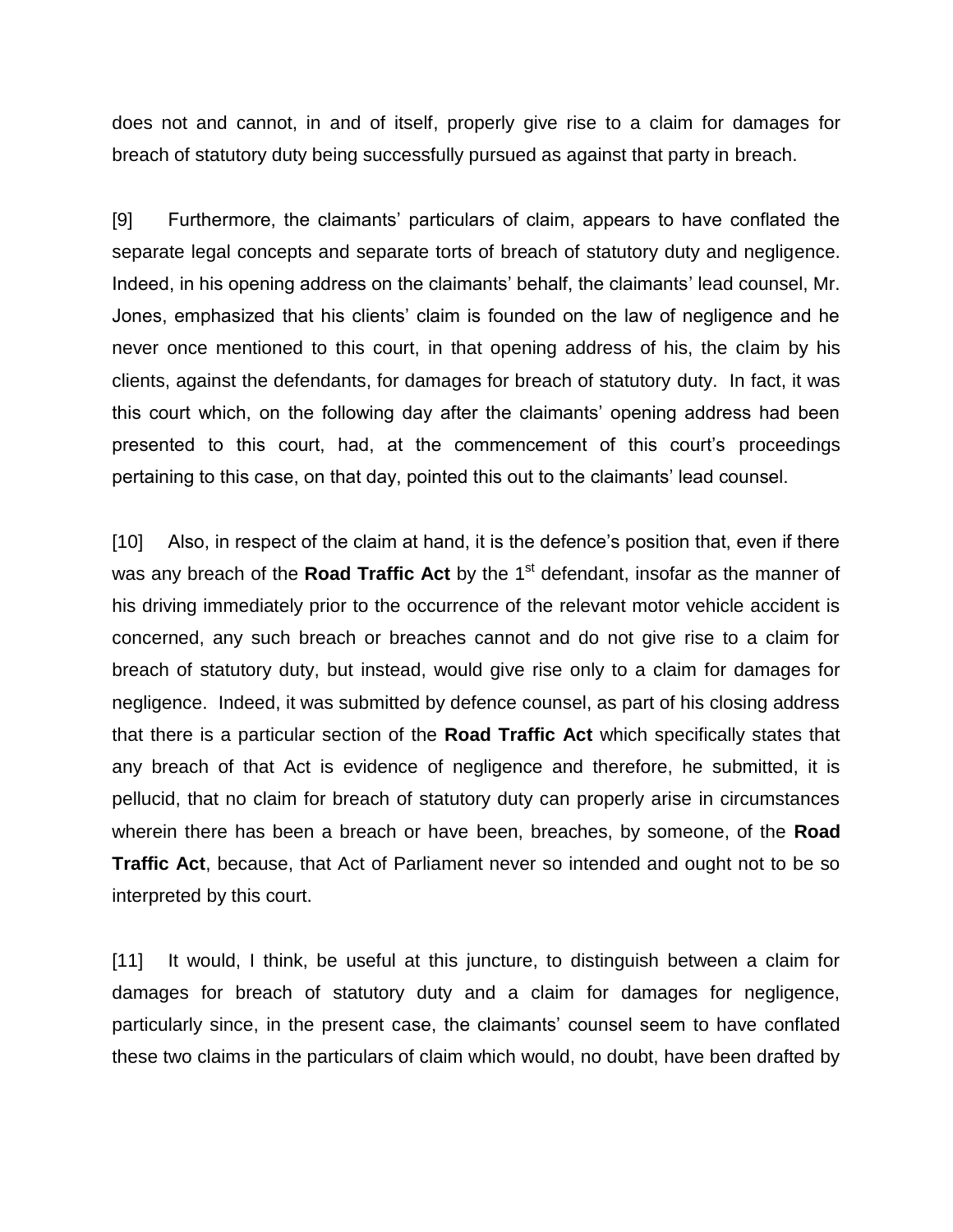them and which was, in terms of the averments made therein, certified as being true, by the claimants.

[12] In the case, **London Passenger Transport Board (L.P.T.B.) v Upson** – [1949] A.C. 155, Lord Wright, at pp. 168-169, expressed as follows:

> *'A claim for damages for breach of a statutory duty intended to protect a person in the position of the particular plaintiff is a specific common law right which is not to be* confused in essence with a claim for negligence … *I have desired before I* deal specifically with the regulations to make it clear how in *my judgment they should be approached, and also to make it clear that a claim for their breach may stand or fall independently of negligence. There is always a danger if the claim is not sufficiently specific that the due consideration of the claim for breach of statutory duty may be prejudiced if it is confused with the claim in negligence.'*

[13] As has been stated in the text- **Winfield and Jolowicz on Tort**, 14<sup>th</sup> ed., 1994, at p. 191–

> *'The question, then, is when a private right of action in tort will be inferred from the existence of a statutory duty. When Parliament has clearly stated its intention one way or the other no difficulty arises, but all too often, this is not the case. Until the nineteenth century, the view seems to have been taken that whenever a statutory duty is created, any person who can show that he has sustained harm from its non-performance can bring an action against the person on whom the duty is imposed. During the first half of the nineteenth century, however, a different view began to be taken, and in Anderson v Newcastle Walterworks Co. [1877] 2 Ex. D. 441, the Court of Appeal's doubts about the old rule were so strong as to amount to disapproval of it. With the vast increase in legislative activity, the old rule was perceived to carry the risk of liability wider than the legislature could have contemplated, particularly in relation to public authorities. Since that time therefore, the plaintiff has generally been required to point to some indication in the statute that it was intended to give rise to a civil action. On this question as was stated by both Lord Normand at p. 412 and Lord Simonds at p. 407, in the case: Cutler v Wandsworth Stadium Ltd. – [1949] A.C. 398, 'the only rule which in all circumstances is valid is that the answer must*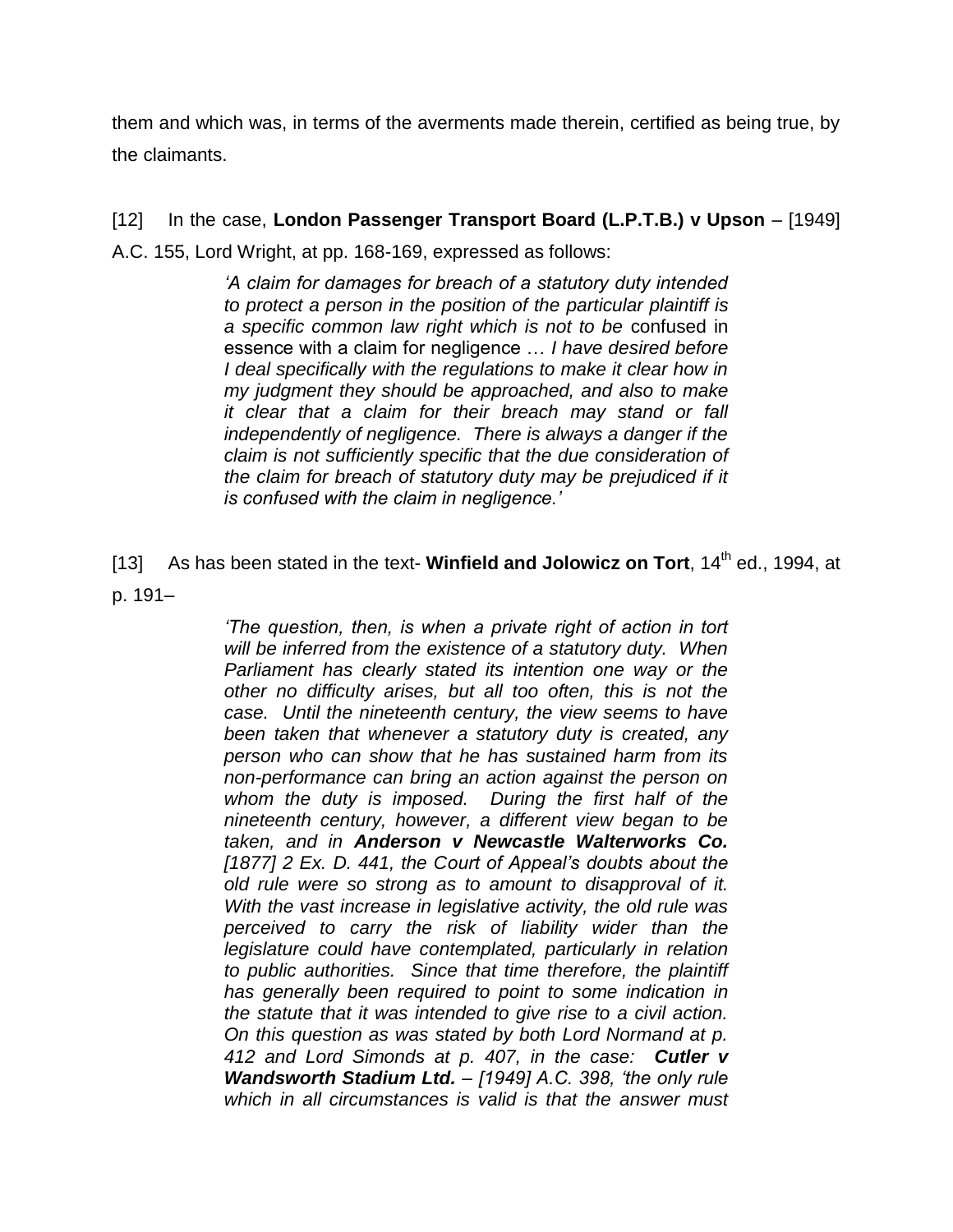*depend on a consideration of the whole Act and the circumstances, including the pre-existing law, in which it was enacted.'*

[14] Jamaica's **Road Traffic Act** has absolutely no provision within it, contrary to that which has been submitted on, to this court, by defence counsel, that specifically states that a breach or breaches of the **Road Traffic Act** by someone, can be relied on as evidence of negligence. Indeed, it is equally true, that the said Act does not, at all, expressly state that if there is any breach thereof, said breach or breaches will give rise to, or in other words, provide a basis for a claim for damages for breach of statutory duty.

[15] **Section 95 of the Road Traffic Act** appears to this court, to have been the section thereof, that defence counsel had been referring to in his closing submissions, albeit that defence counsel did not then have a copy of same to either look on himself, while addressing this court, or to pass on to this court, during the presentation of his submissions. Helpfully though, as he had promised, he did pass on to this court, the **Road Code** as at 1987. It is important to note however, that between 1987 and now, there have been three revisions of the **Road Code** and those revisions were done in 1997, 2004 and 2007, respectively.

## [16] **Section 95 (1) of the Road Traffic Act** provides –

*'The Island Traffic Authority shall prepare a code (in this Act referred to as the "Road Code") comprising such directions as appear to the Authority to be proper for the guidance of persons using roads, and may from time to time revise the Road Code by revoking, varying, amending or adding to the provisions thereof in such manner as the Authority may think fit.' Sub-section (3) of that section, goes on to provide that – 'The failure on the part of any person to observe any provisions of the Road Code shall not of itself render that person liable to criminal proceedings of any kind but any such failure may in any proceedings (whether civil or criminal and including proceedings for an offence under this Act) be relied upon by any party to the proceedings as tending to establish or to negative any liability which is in question in those proceedings.'*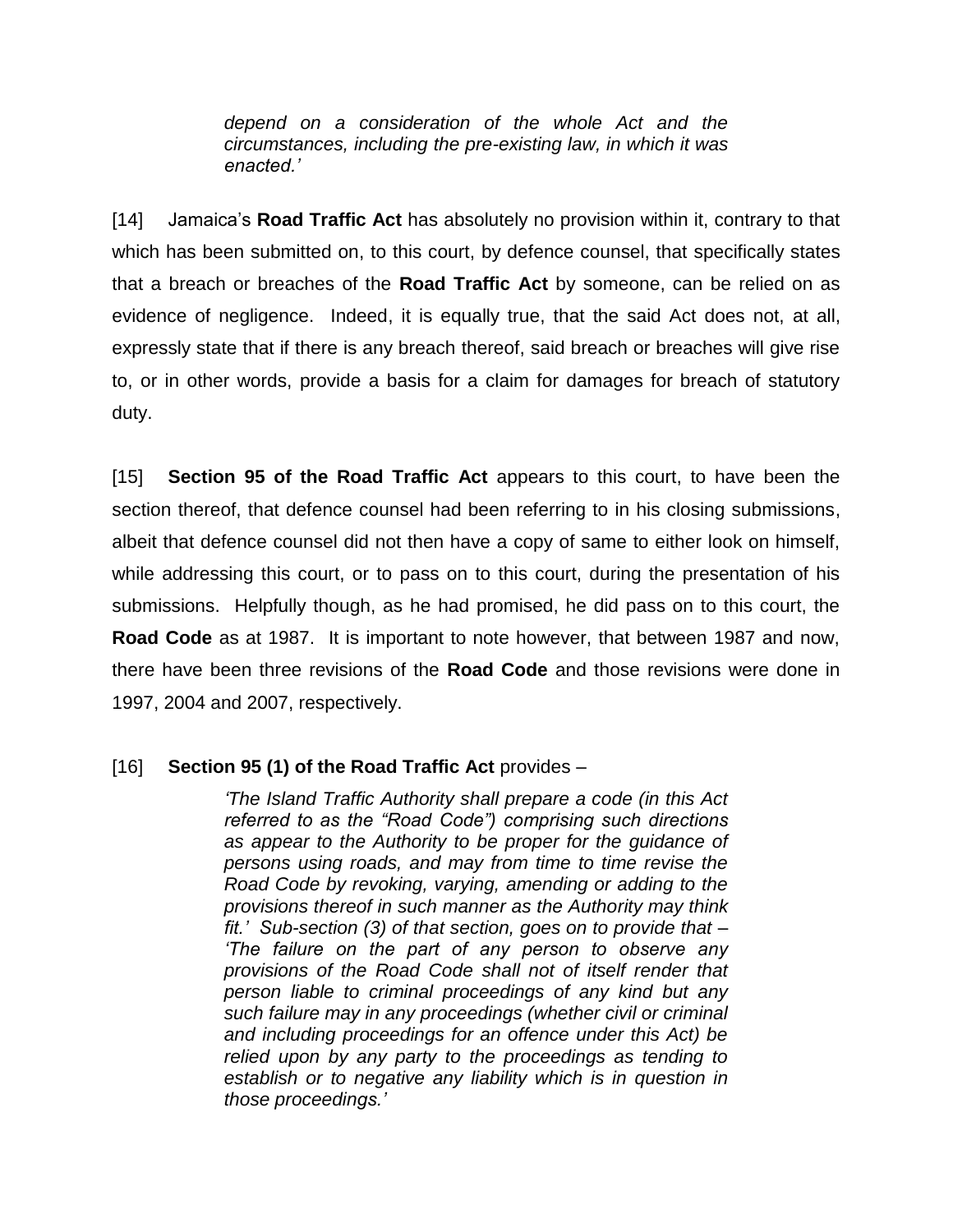[17] As has also been succinctly stated by the authors of the above-mentioned text, at p. 197, *'…The courts have consistently rejected road traffic legislation as a direct source of civil liability, for the effect would have been to introduce isolated pockets of strict liability into an area generally governed by the law of negligence.'* See: **Phillips v Britannia Hygienic Laundry Co**. – [1923] 2 K.B. 831; and **Badham v Lambs Ltd.** – [1946] K.B. 45; and **Clarke v Brims** – [1947] K.B. 497; and **Coote v Stone** – [1971] 1 W.L.R. 279.

[18] As such, this court has rejected the claimants' claim for damages for breach of statutory duty, against the defendants. The defendants will be awarded judgment on that aspect of the claimants' overall claim against them.

## **Claim For Damages For Negligence**

[19] The claimants have also claimed against the defendants for damages for negligence. Firstly, in consideration of this aspect of their overall claim, it is to be noted that appropriately, there exists no dispute between the parties to this claim, firstly, that while driving along the Minard Main Road in St. Ann, during the early morning of May 15, 2010, at the time of the relevant accident, both the 1<sup>st</sup> claimant and the 1<sup>st</sup> defendant owed a duty of care, not only to each other, but also, to the  $2<sup>nd</sup>$  claimant for present purposes, though, insofar as the 2<sup>nd</sup> claimant is concerned, it is only the alleged breach of that duty by the  $1<sup>st</sup>$  defendant in relation to the  $2<sup>nd</sup>$  claimant which is of any importance for the purposes of this claim, since the  $2<sup>nd</sup>$  claimant has made no claim against the 1<sup>st</sup> claimant, but rather, has made his claim only as against the defendants.

[20] Of course too, as earlier stated in these reasons, in the event that this court determines that the  $1<sup>st</sup>$  defendant is liable to either claimant for damages for negligence, it will follow automatically, as a matter of law, that the  $2<sup>nd</sup>$  defendant must be held liable by virtue of the law as regards employer's liability, since it has been expressly accepted in the  $1<sup>st</sup>$  defendant's evidence, and in defence counsel's closing submissions, that at the material time, the 1<sup>st</sup> defendant was driving a motor bus owned by the  $2^{nd}$  defendant and was driving same while performing his services as a bus driver employed by the  $2^{nd}$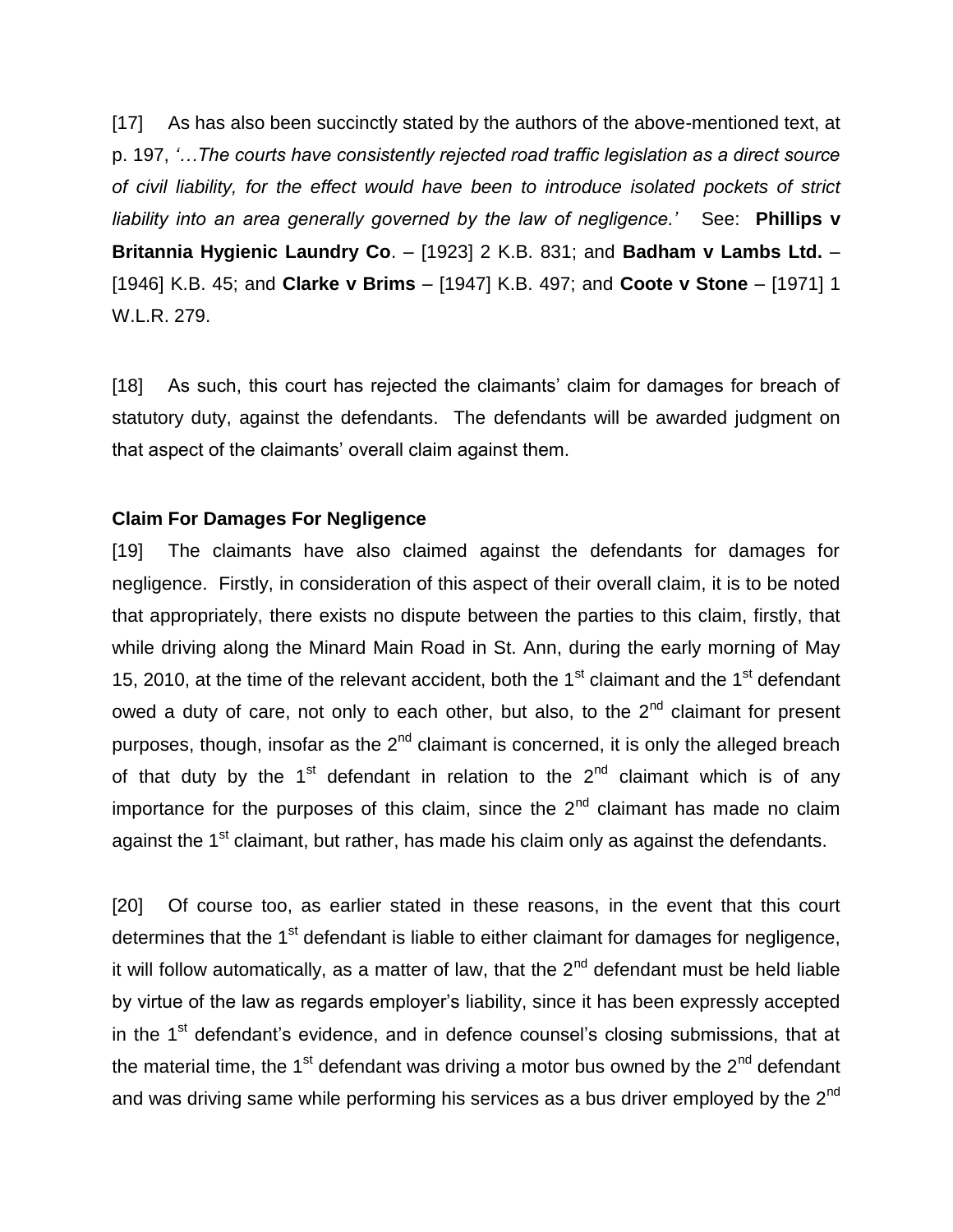defendant, to carry passengers for hire, in that bus. In circumstances such as that, the employer will be held liable for any negligent conduct by his employee, while his employee was in the course of driving that motor bus. See: **Century Insurance Co. Ltd. v Nothern Ireland Road Transport Board** – [1942] A.C 509. This is part and parcel of that which is known in law, as vicarious liability.

[21] It is also not disputable that both claimants have suffered some loss and damage, of a physical nature, to themselves, in terms of bodily injuries, but also, financial loss, particularly in terms of having to pay for transportation services provided to them over varying periods of time, amongst other financial losses. It should be noted though, that although the  $1<sup>st</sup>$  claimant's evidence was that he was, at the material time, the owner of the vehicle which he had then been driving, nonetheless, has made no claim for any loss and/or damage in relation to said vehicle. Furthermore, whilst there is no dispute that the claimants did suffer loss and damages arising out of the relevant motor vehicle accident and indeed, proof of loss and/or damage is a necessary element required to be proven, if a claim for damages for negligence, is to be properly proven (See: **Winfield and Jolowicz on Tort**, *op.cit.,* at p. 146), nonetheless, there does exist dispute as to the extent of loss which has been properly proven by the respective claimants.

[22] Furthermore, there is also no dispute that if it either of the opposing parties' respective statements of case were to be accepted by this court, in material respects, it would then mean, either that the  $1<sup>st</sup>$  claimant caused his own loss, as well as the  $2<sup>nd</sup>$ claimant's loss, or alternatively, at the very least, contributed to his own loss, such that this court would be entitled to conclude that since contributory negligence on his part, contributed to his loss and damage, the sum that should otherwise be recovered by him, as damages, arising from the  $1<sup>st</sup>$  defendant's negligence, should be reduced to the extent by which this court would have determined that it is his negligence which was partially responsible for his loss and damages. See: **Law Reform (Contributory Negligence) Act**.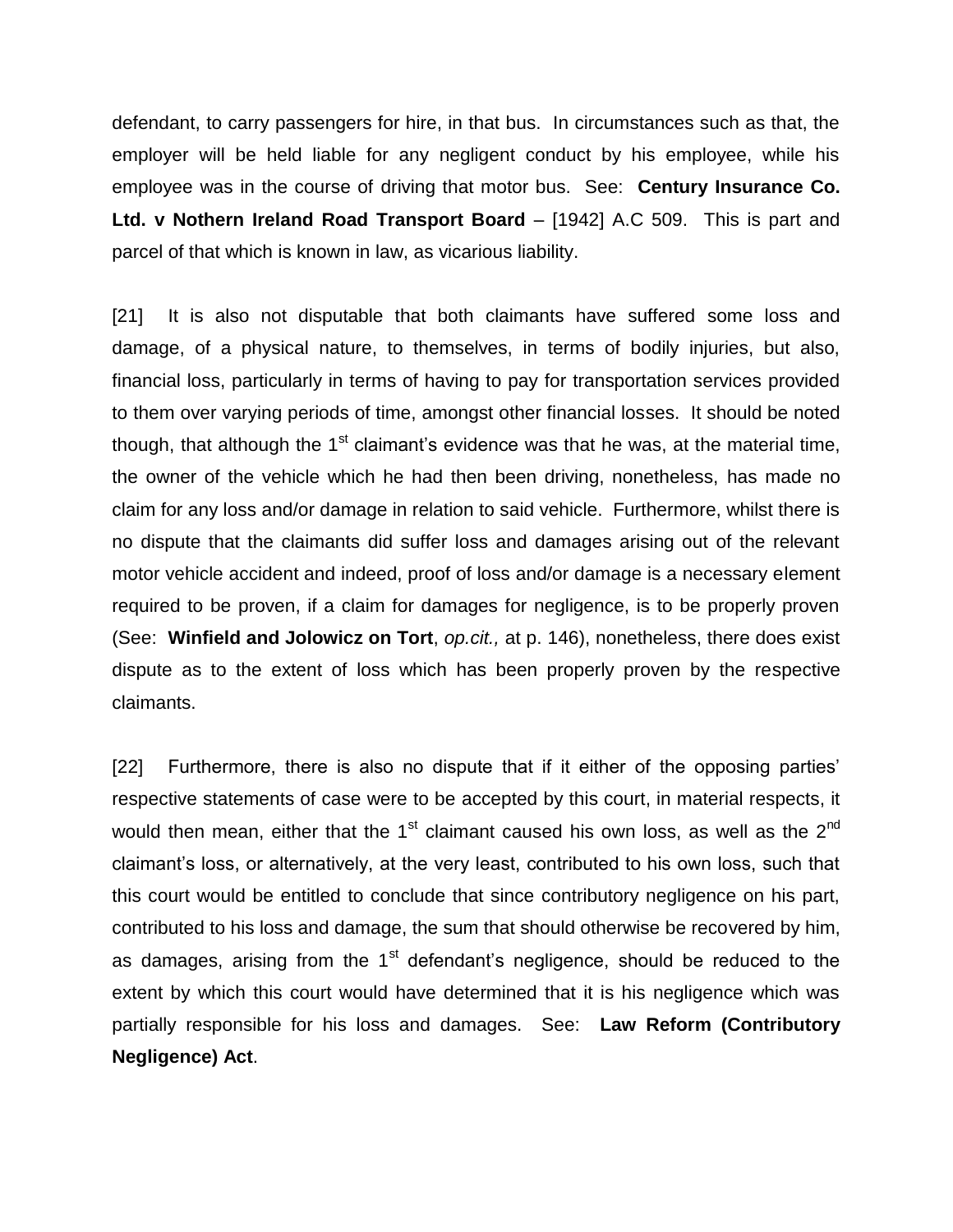[23] Alternatively even further, it would then mean that the  $1<sup>st</sup>$  defendant caused the losses and damage suffered by the claimants. Furthermore, this court's view is that if the claimants' statement of case were to be accepted by this court as having been proven in material respects, there can be no doubt that the losses and/or damage suffered by them, would have been reasonably foreseeable by any reasonable driver of a motor bus on the Minard Main Road at the time of the accident, as having been very likely to occur as a consequence of the  $1<sup>st</sup>$  defendant's driving of the motor bus, just prior to the occurrence of the accident. In other words, the issue of foreseeability has not arisen for the purpose of any serious consideration by this court in this case.

[24] There is in fact only one serious issue between the parties in this case, insofar as liability in terms of negligence, as alleged, is concerned. It is whether or not it was primarily or partially the  $1<sup>st</sup>$  claimant's negligence which either wholly caused, or at the very least, contributed to the losses and damage suffered by the claimants, or rather, whether it was the 1<sup>st</sup> defendant's negligence which wholly caused same.

[25] It is well known, at least by legal practitioners, but is nonetheless, worthwhile restating at this juncture, that negligence is, in law, the lack of, or failure to exercise, reasonable care in the conduct of one's activity, which, as a consequence, results in loss and/or damage to another, which was a reasonably foreseeable consequence of said negligent exercise of that activity. The *locus classicus* on the law of negligence is: **Donoghue v Stevenson** – [1932] A.C. 562.

[26] Since what is in dispute therefore, as regards liability, is whose carelessness it was that was exclusively or perhaps, partially responsible for the relevant accident having occurred, it is clear to this court, that this court's judgment on this claim will be dependent on this court's view as to what evidence ought to be accepted as being truthful and accurate. This must be so, since the disputing parties' accounts of how each of the only two vehicles that were actually involved in the accident, were being driven immediately prior to the accident are divergently different in their most material respects. This court has therefore, carefully considered the evidence of each of the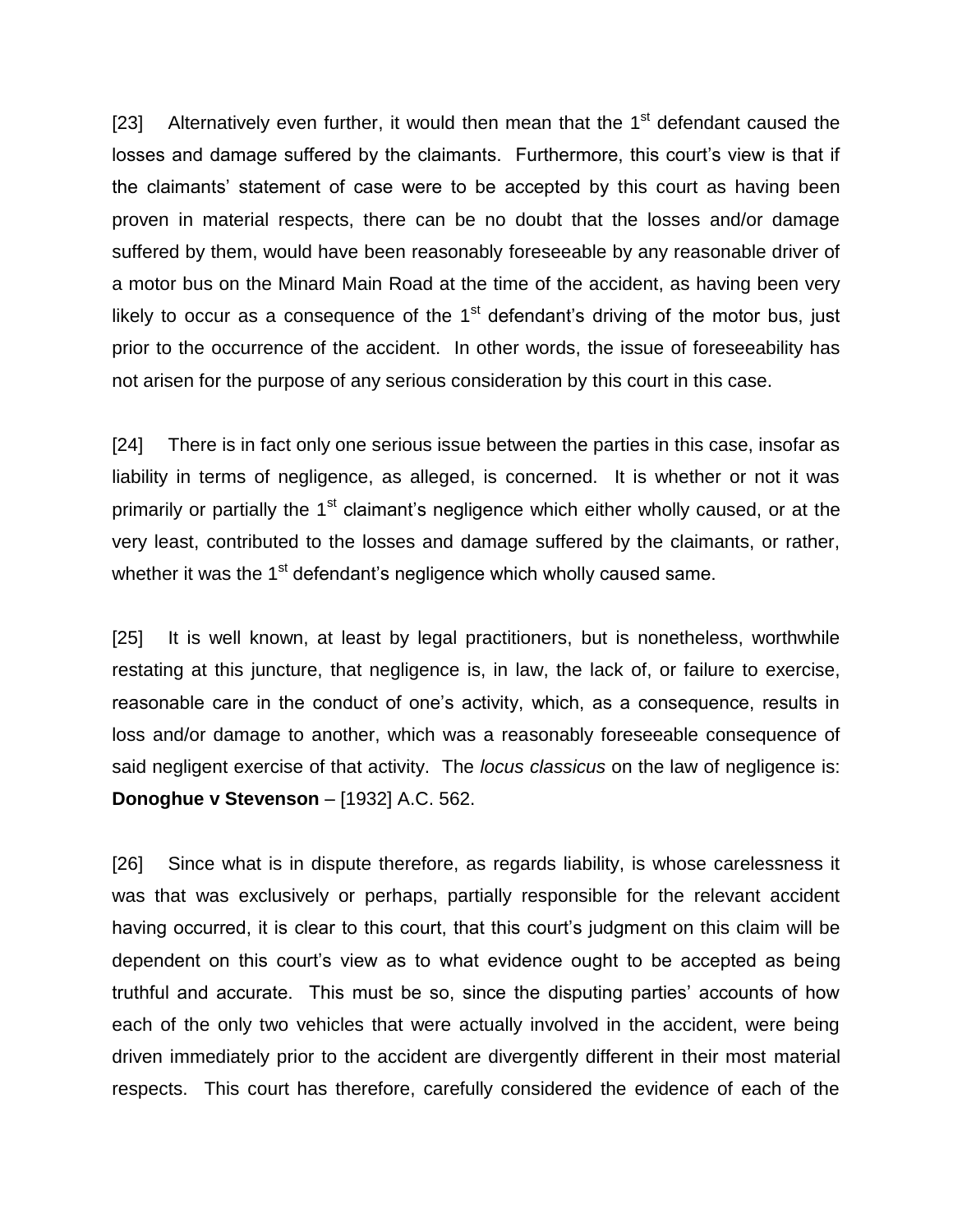three witnesses in this case, this being the evidence of the claimants and the 1<sup>st</sup> defendant.

[27] It is true, as defence counsel has submitted, that the claimants' witness statements and thus, evidence-in-chief, are absolutely identical in certain material respects and that, although enquiry was made of them about whether there was any consultation between them for the purposes of the evidence which they gave in this case, there was, in response to those enquires, no acceptance by any of them that there was any consultation for that purpose.

[28] This court though, does not at all accept that this must mean that the claimants ought, even if they were to be considered by this court, as having been untruthful in that respect, to also be considered by this court and taken by this court, as having been untruthful as to how the relevant accident occurred. A witness may not be truthful, for a variety of reasons – some innocent, while others, blameworthy. Also, it is always open to this court, as the tribunal of fact, to accept part of a witness' evidence and reject another part.

[29] Also, this court does accept, as submitted on by counsel for the parties, that the respective witnesses have each either been unclear in various aspects of their evidence, or have even expressly contradicted themselves in various respects. Furthermore though, this court does not at all accept that, because a witness may have contradicted himself on one point or another, or have been unclear in his or her evidence on one point of another, that must therefore mean that any witness who has done any such thing, should have his or her evidence as given in material respects, treated by this court , either as lacking in credibility, or worthless. Surely that cannot be so. Witnesses may contradict themselves and/or be unclear on certain aspects of their evidence, for a variety of reasons. It is always for this court therefore, to discern where the truth lies. No set rules can be used in order to enable this court to soundly conduct that task of discernment.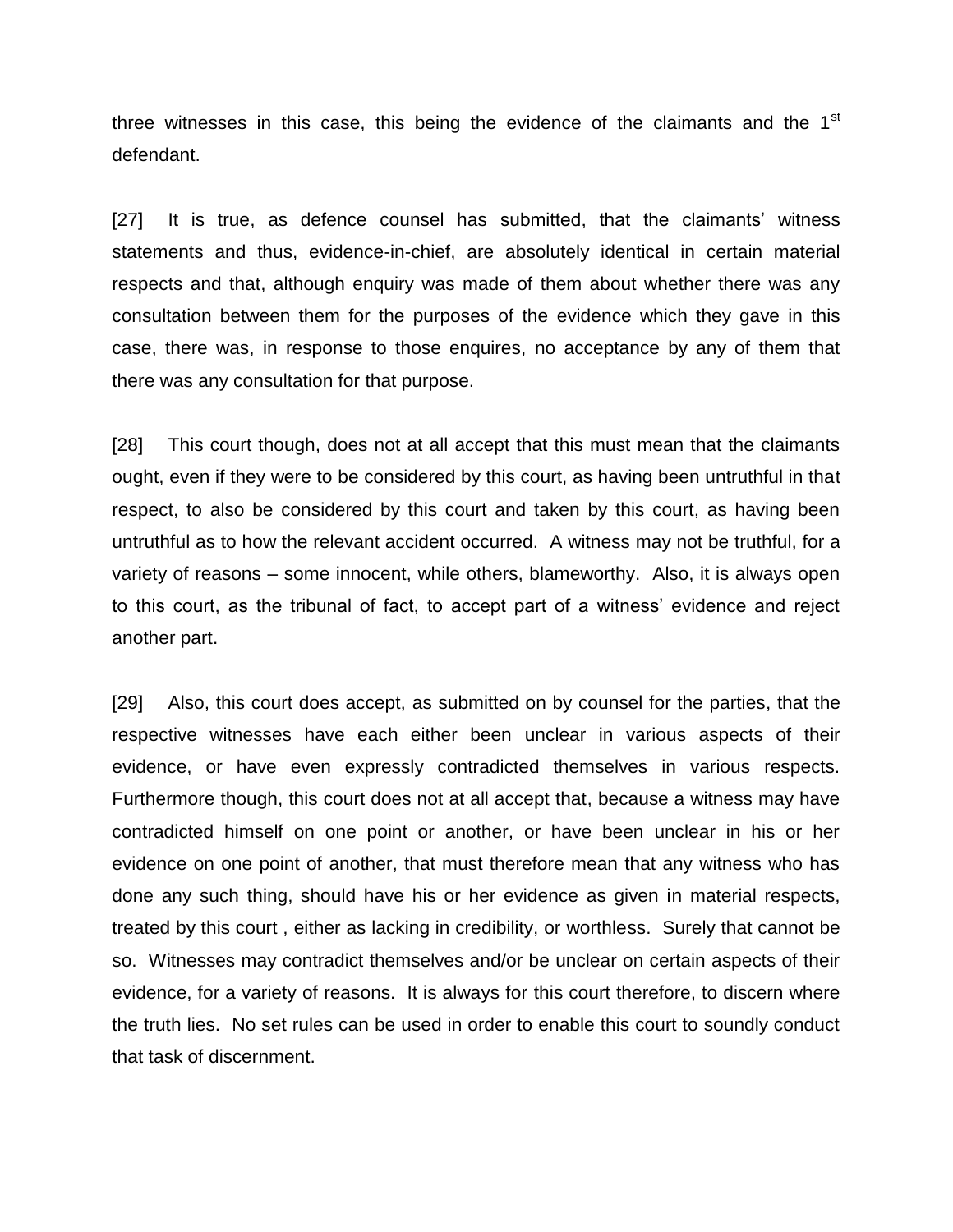[30] This court does not, at this time, intend to refer in detail to the evidence as given by the respective witnesses. Suffice it to state that in terms of the material aspects of their evidence as to how the  $1<sup>st</sup>$  claimant's and  $2<sup>nd</sup>$  defendant's vehicles were being driven immediately prior to the occurrence of the relevant accident, this court accepts the claimants' version of events and thus, has concluded that their claim against the defendants, has been proven on a balance of probabilities. This court also, does not at all accept that there was any negligence on the part of the  $1<sup>st</sup>$  claimant, which contributed to the losses and/or damage suffered either by him, or by the  $2<sup>nd</sup>$  claimant. The defendant has failed to prove, on a balance of probabilities, contributory negligence. Accordingly, it inexorably follows that the  $2<sup>nd</sup>$  defendant's ancillary claim has not been successfully proven either.

[31] Suffice it to state that in the  $1<sup>st</sup>$  defendant's evidence-in-chief, he had testified that after the collision between the bus which he had been driving on that eventful early morning, at approximately 12:45 a.m. and the  $1<sup>st</sup>$  claimant's vehicle (Toyota Corolla), had occurred, he had noticed that *'the left front side of the bus was also slightly damaged as a result of a large stone on which the bus had rubbed when I had swerved*  left to avoid the car.' (Last sentence of para. 7 of the 1<sup>st</sup> defendant's witness statement).

[32] This was very revealing evidence. If indeed he (the  $1<sup>st</sup>$  defendant) had caused the bus which he was driving that morning, to rub against the stone which was positioned/situated on his left hand side of the road (the side on which he should have been driving), that morning, and it was the left hand side of the bus that rubbed against that stone, because he, the  $1<sup>st</sup>$  defendant, had to maneouver the bus which he had been driving, closer to the farthest left, according to him, so as to have tried to avoid colliding with the  $1<sup>st</sup>$  claimant's vehicle, which he has alleged, was then being driven in his left hand lane, then this must mean that at the material time, the bus was to the right of that stone. The next question to be answered therefore, is, was it positioned so far to the right of that stone, that it was actually positioned at least partially, into the wrong lane –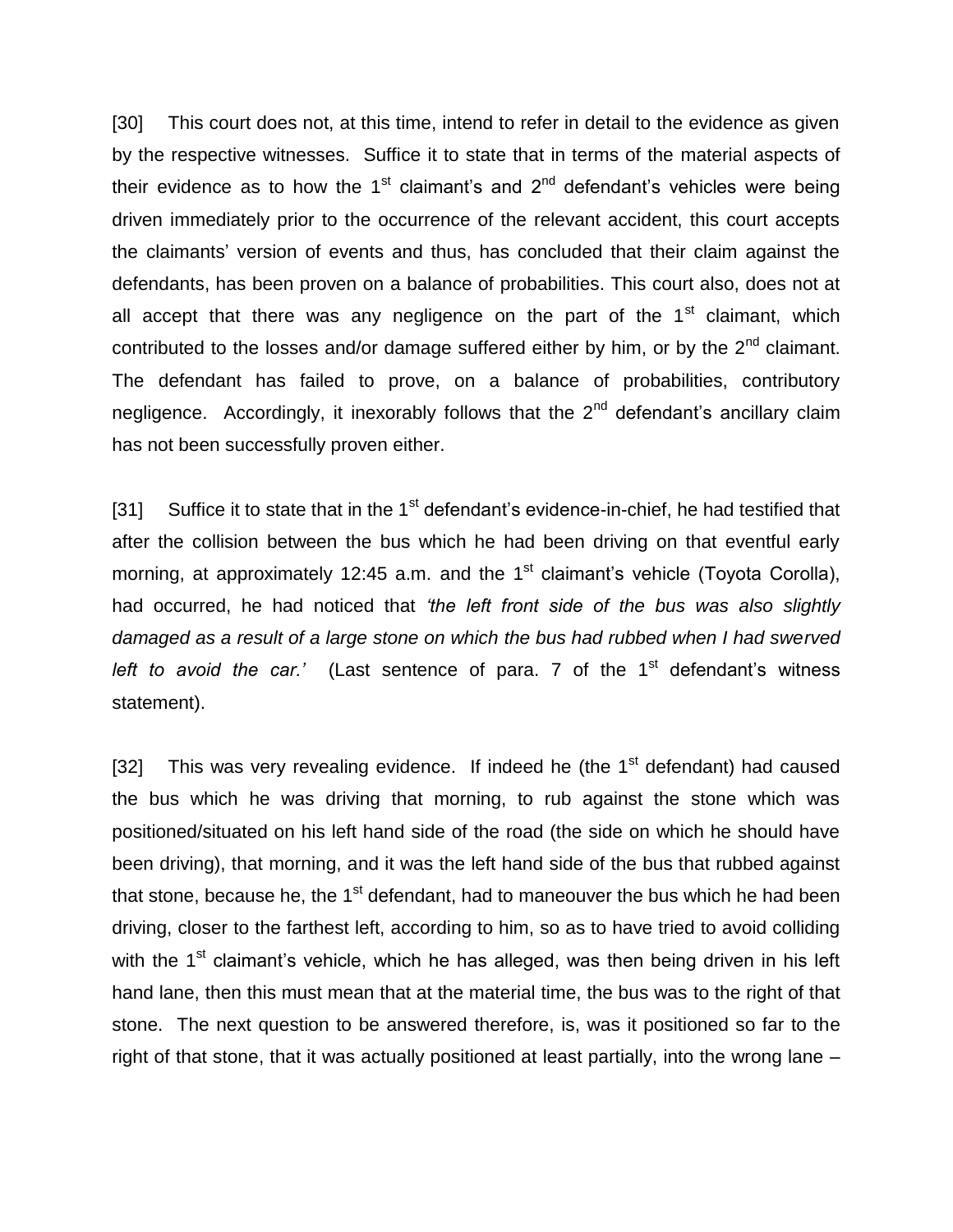this being the lane which the  $1<sup>st</sup>$  claimant has alleged that his vehicle was being driven in, shortly before the accident occurred?

[33] This court has absolutely no doubt whatsoever in its mind, that the  $1<sup>st</sup>$  defendant was, immediately prior to the relevant vehicle collision having occurred, driving the bus in a manner whereby, at the very least, a significant portion of the bus, was, at the time of the collision, being driven in the wrong lane.

[34] This court has no doubt about this, because of the answers given by the  $1<sup>st</sup>$ defendant to questions which were posed to him, during his cross-examination by the claimants' lead counsel. At that stage, the  $1<sup>st</sup>$  defendant's evidence was that there was a large stone on his side of the road, in the location where the accident had occurred and that there were no large stones on the other side of the road, in that location. Furthermore, he gave evidence, while still under cross-examination, that the large stone which he could account for, as having then been on his side of the road, was about 3 feet high and 3 feet wide. It was also his evidence, given while under crossexamination, that the bus which he had been driving that morning, was about 5-6 feet wide, while the width of the lane which he was driving in that morning was about 7 feet.

[35] In the circumstances, the  $1<sup>st</sup>$  defendant clearly, not having been able to bypass that stone on the left without having driven off the road, did not stop or slow down the bus prior to having attempted to have the bus pass that stone on the right hand side of the road, while approaching a corner. Around the corner, unexpectedly for him, then came the  $1<sup>st</sup>$  claimant's vehicle, in its correct lane – this having been the same lane that the bus was being partially, but to a significant partial extent, driven in. As a consequence, the vehicle collision between the  $1<sup>st</sup>$  claimant's and the  $2<sup>nd</sup>$  defendant's vehicles then: occurred.

[36] This court has concluded, in the circumstances, that it is the  $1<sup>st</sup>$  defendant's exclusive legal fault, founded in negligence, which caused the said collision to have occurred. The duty on the  $1<sup>st</sup>$  defendant in those circumstances, was to have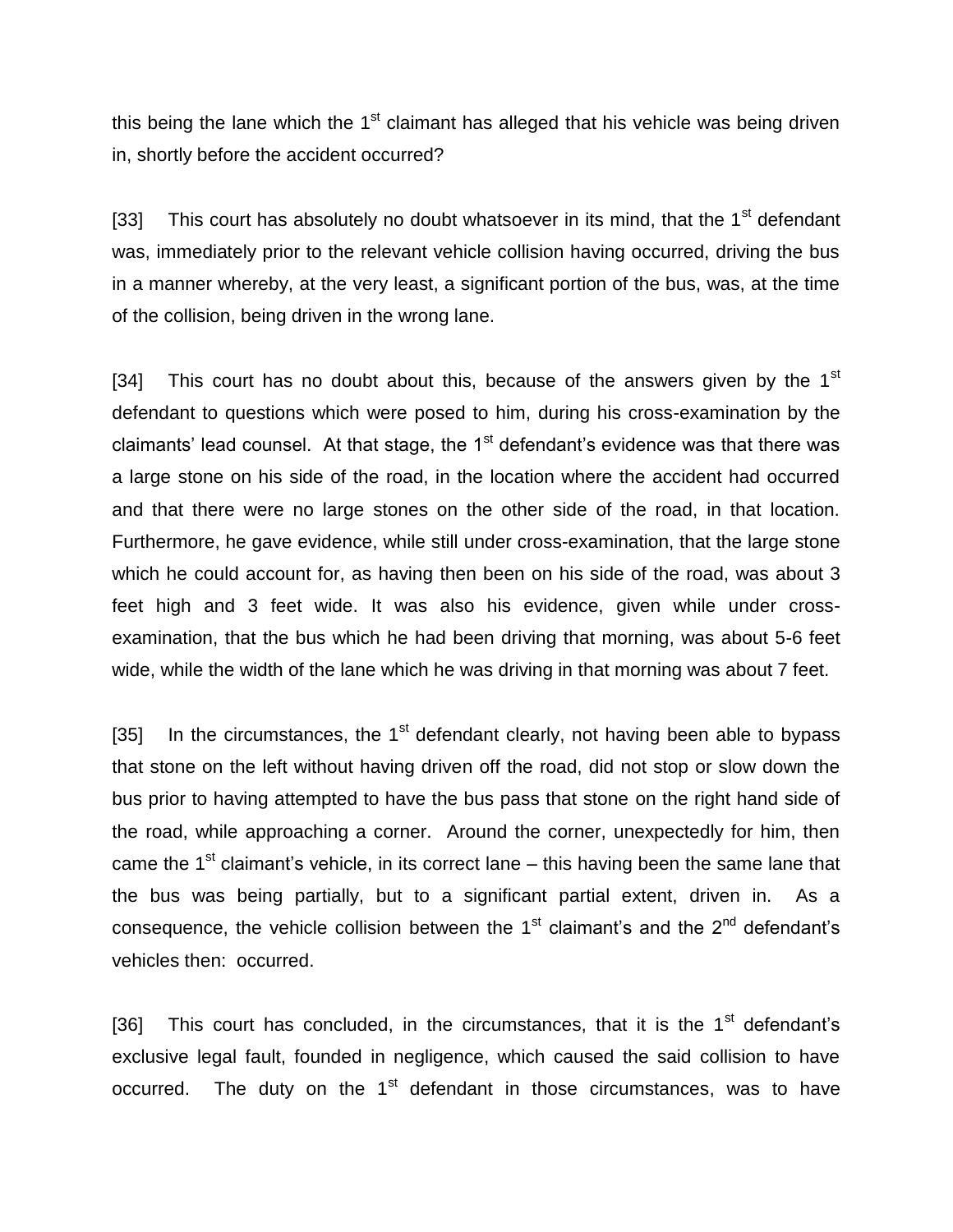proceeded very cautiously around the large stone, this assuming that he could not have temporarily halted his vehicle, got out of it and moved away the same, prior to his having then proceeded driving along, in the correct lane. Furthermore, if even he had chosen to proceed cautiously around that stone, he would have had to have warned oncoming vehicle drivers coming around the corner, that there then existed, because of the presence of the bus in that wrong lane, danger for them, ahead. Such warning could have been given by means of, at least, blowing the bus' horn. There is no evidence that he had, at any time, immediately prior to the accident, blown the bus' horn and the evidence strongly suggests to this court that the  $1<sup>st</sup>$  defendant did not proceed to drive around that stone, in the incorrect lane, cautiously. The claimants' claim against the defendants, has thus been proven to the requisite standard.

[37] This court will therefore, next go about the task of assessing general and special damages in respect of each claimant and in that regard, will first consider the special damages claimed for.

#### **Special Damages Claimed For By The Claimants**

[38] This court accepts the defence counsel's submission that in the absence of receipts having been provided to this court by the claimants, to prove certain specific losses allegedly incurred by them, as a consequence of the accident, in a context wherein no satisfactory, or in fact any at all, explanation has been provided as to why some receipts have not been provided in respect of sums being specifically claimed for, this court should not award damages for those specific losses claimed for, but in respect of which, no receipts have been provided to this court.

[39] This court also accepts the defence counsel's submission that the evidence which was given by the  $1<sup>st</sup>$  claimant in relation to one Gary Newton, whom he testified, had, after the accident, transported him on different occasions, from his home in Stewart Town, to the hospital, was that Mr. Newton, although having charged him fees for the provision of that transportation service, over time, was not operating a route taxi, but rather, a private car. In the circumstances, it would have been, when he was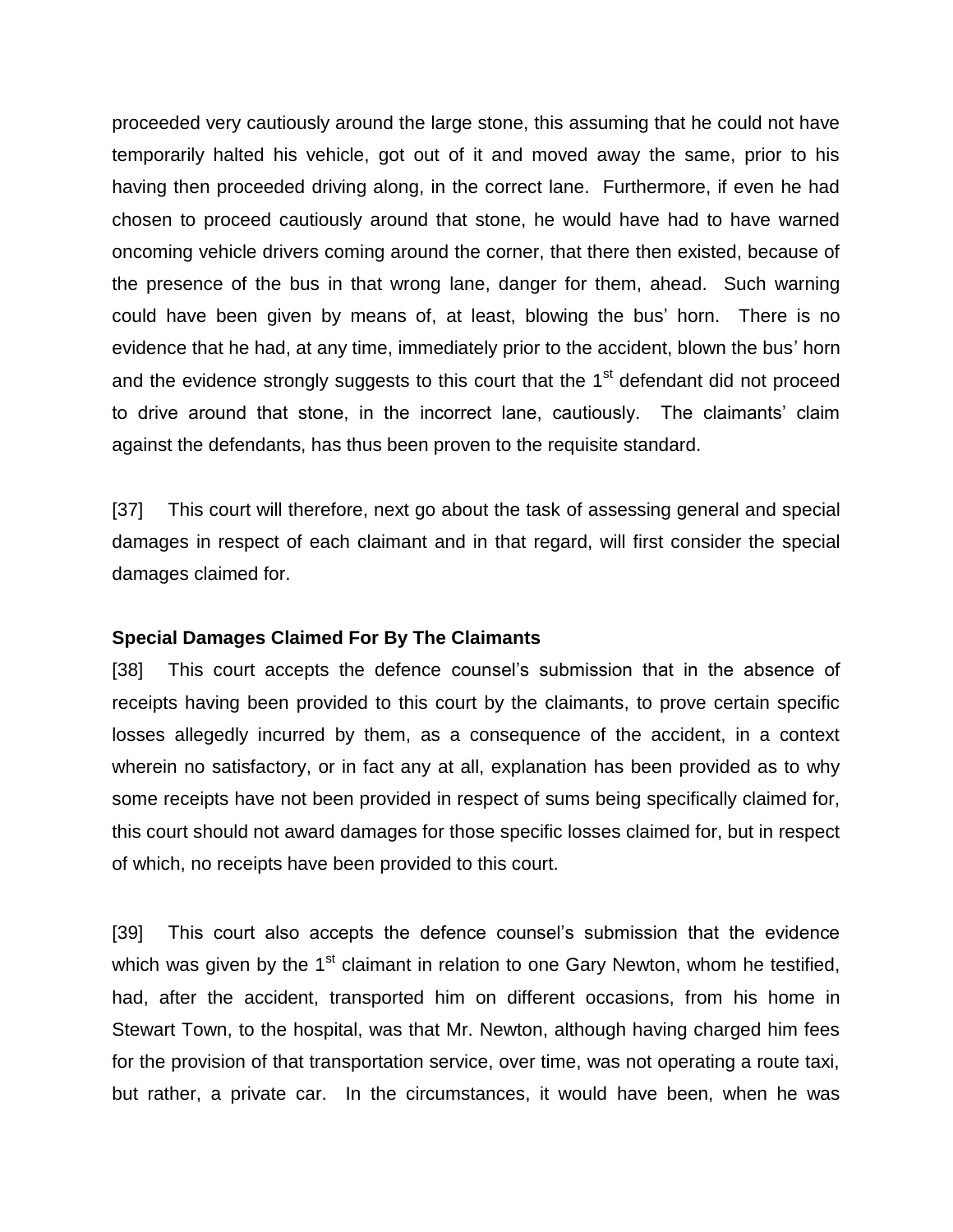providing said transportation services, for hire, entirely unlawful for Mr. Newton to have done so. It would have been unlawful because, by law, one can only carry/transport passengers for hire, if the driver of that vehicle used for public transportation purposes and that said vehicle, are both duly authorized and licensed so to do. If so authorized, a person in Jamaica can only lawfully provide such services, if operating a route taxi or passenger bus. One cannot lawfully do so, while operating a private car. As such, this court will not and cannot award damages to the claimants for any transportation services provided to them by Gary Newton, since, if this court were to do otherwise, it would be accepting and validating, an illegal contract and additionally, thereby assisting in the enforcement of such a contract.

[40] This court has concluded that the sum proven by the  $1<sup>st</sup>$  claimant as being awardable to him as special damages, is the sum of \$43,500.00 (comprised as follows: receipt from Doctor Peter Glegg - \$15,000.00; plus receipts from Ivy Campbell, totaling \$6,000.00; plus receipt from St. Ann's Bay Hospital, totalling \$22,500.00).

[41] This court has also concluded that the sum which should be awarded to the  $2<sup>nd</sup>$ claimant as special damages, is nil. In other words, that no sum is to be awarded as special damages to him. This is because, it is a general rule, that special damages must be specially pleaded and specially proven. In the present case, the 2<sup>nd</sup> claimant in the joint particulars of claim, which was filed on behalf of the claimants, has only specifically pleaded/particularized, as being his claim for special damages, the sum of  $$1729.60.$  In his evidence, the  $2<sup>nd</sup>$  claimant gave no evidence whatsoever, as to his having incurred said sum, or as to why he incurred same, Such evidence was necessary, if this court was to properly be expected to act by awarding said sum as special damages. Equally too, although the  $1<sup>st</sup>$  claimant had specially particularized same in the joint particulars of claim, he provided no evidence to this court whatsoever, as regards his claim for the cost of a police report and Tara Courier expenses. The only receipts produced to this court at trial and accepted as exhibits, in relation to transportation expenses, were receipts issued by Gary Newton. For reasons earlier given, the payments as evidenced by those particular transportation receipts, are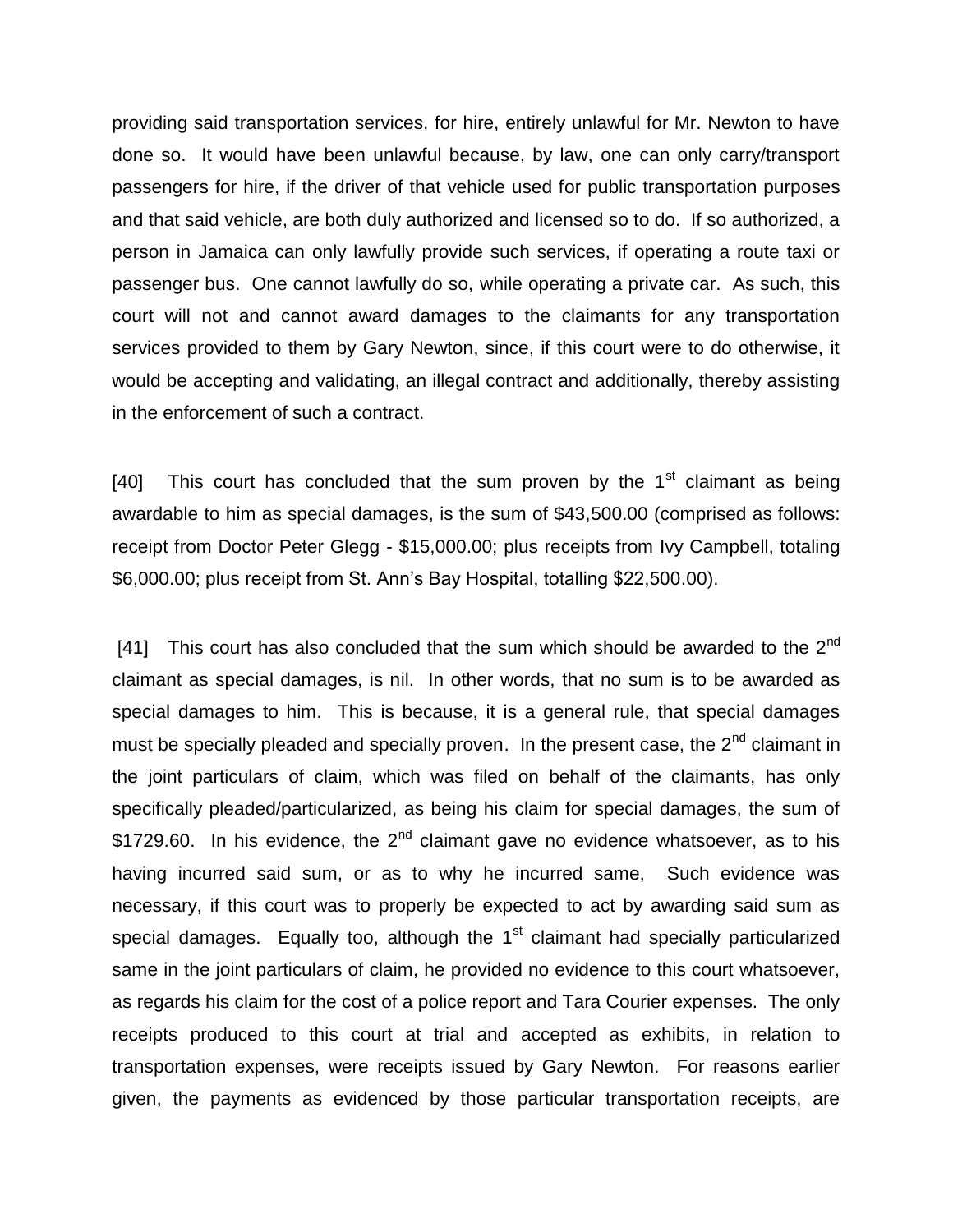irrecoverable. Several receipts were sought to be tendered into evidence at trial as hearsay documents and perhaps the most significant of those, were receipts of payments allegedly made by Nigel Jones and Co., on the claimant's behalf. Those receipts were, for the most part, objected to by the defendants, as was their right to have done and the claimants never overcame, or even sought at trial, by means of the presentation of the requisite evidence, in accordance with **section 31 (E) (4**) **of the Evidence Act**, to overcome that objection. In the absence of those receipts, this court has been unable to conclude that various alleged expenses incurred as a consequence of the relevant accident, have been satisfactorily proven, to the requisite standard. As such, the 1<sup>st</sup> claimant will be awarded the sum of \$43,500.00 as special damages, at an interest rate of 3%, with effect from the date of service of the claimant's claim form and particulars of claim, that being: December 3, 2011. The  $2^{nd}$  claimant will not be awarded any sum as special damages.

## **General Damages In Relation To The 1st Claimant**

[42] Counsel for the parties to this claim, have respectively utilized a few cases, in submitting on the respective sums to be awarded as general damages, to the respective claimants. Those cases were all extracted from the renowned texts – assessment of damages for personal injuries authored by Messrs Karl & Marc Harrison. Recent Personal Injury Awards made in the Supreme Court of Judicature of Jamaica, Vol. 4 authored by Ursula Khan. The Claimants have relied on the cases: **Kitson v Slater and anor**. – Suit No. C.L. 1987/K037 and **Tricia Thompson (b.n.f. Alethia Sheriffe v Junior Harriott** – Suit No. C.L. 1989/T0224 and **Dacres & Dacres v Tania Reid** – SCCA No. 103/00; **Buchanan v Blake** – SCCA No. 2/93; and **Robinson v Dodd & Wilson** – Suit No. C.L. 1987/R133. For their part, the defendants have distinguished the cases being relied on by the claimants, from this case and thereby submitted that a smaller sum should be awarded, than that which is being sought by the claimants as per their lead counsel's submissions, in respect of general damages. In addition, the defendants have relied on two other cases: **Myers v J.R. Transport Co. Ltd. & Odeon Newman** – Suit No. C.L. 1986/M169; and **Bryan v Terrelonge & anor.** – Suit No. C.L. 1989/B239.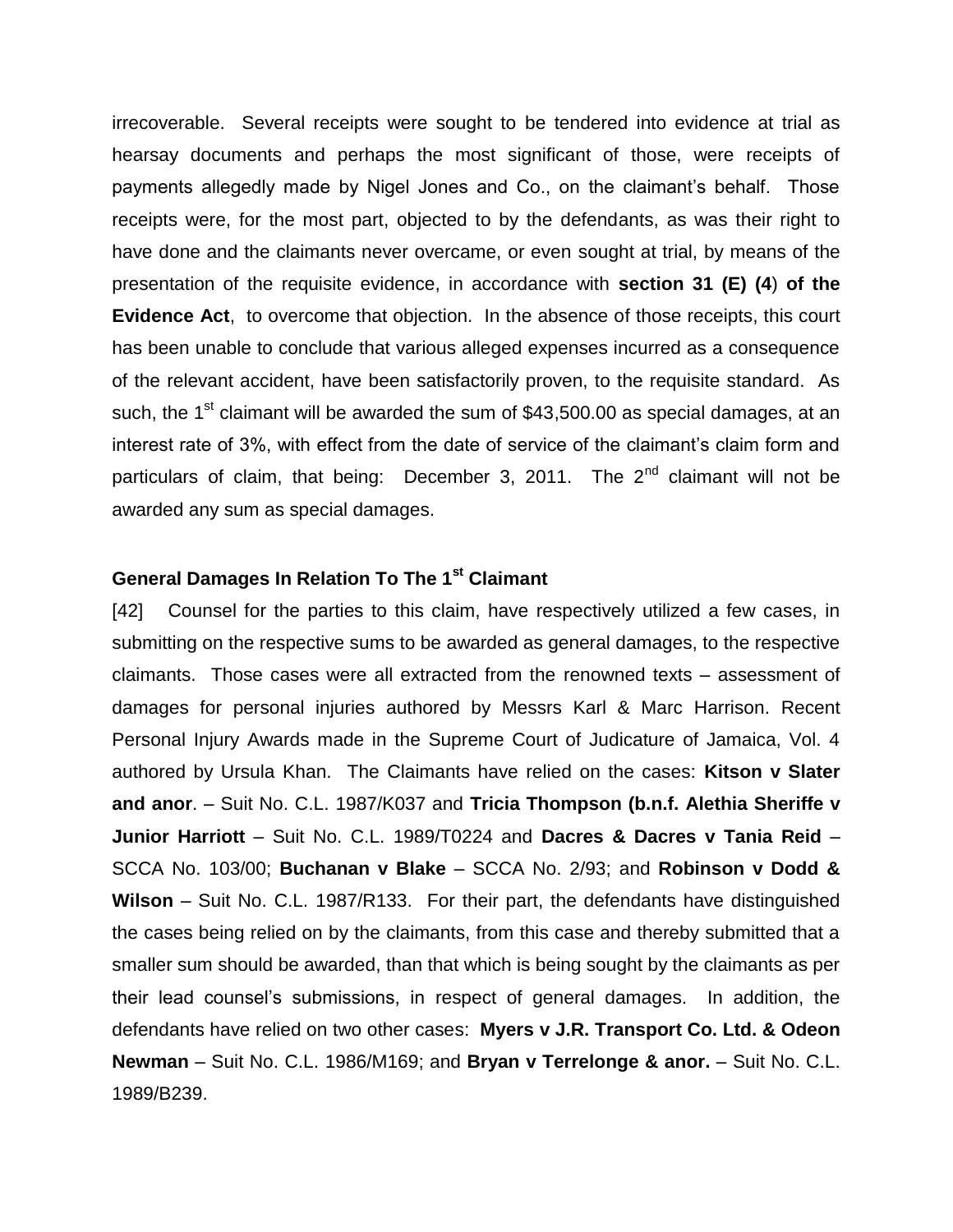[43] It is accepted by all parties and by this court, that the Consumer Price Index (C.P.I.) which is applicable at this time, is the November, 2014 C.P.I. figure – 224.9.

[44] It is also undisputed that, as has been clearly set out in the expert report of Dr. Peter Glegg, as far as the  $1<sup>st</sup>$  claimant is concerned his impairment, as a consequence of the accident was determined as being 10% of the whole person. He provided no evidence to the court as regards loss of any amenities, nor any evidence as to any pain and/or suffering endured by him. Whilst though, it would have been helpful for evidence of pain and suffering to be provided, this court can and does infer that some pain and suffering would have been endured by him. The court has been able to draw that inference, based on the medical evidence which has been provided to this court, in relation to his injuries. Equally, the  $2<sup>nd</sup>$  claimant provided no evidence to this court, as to his pain and suffering, but also an expert report of Dr. Peter Glegg was admitted in evidence in relation to his injuries and from that evidence, this court can and does infer that he endured pain and suffering. Equally too, he has provided no evidence of loss or amenities. Loss of amenities cannot be inferred by this court, since, even if this court were to have desired to have so done, same could not be done without any evidentiary basis, as that would mean that this court would have acted on speculation. Inferences cannot properly be drawn by a court, in circumstances wherein no, or no sufficient evidence exists to justify this court in drawing such inferences.

[45] The extent of impairment caused to the  $2^{nd}$  claimant, has been determined by Dr. Glegg as amounting to 2% of the whole person. The  $2^{nd}$  claimant though, as stated by Dr. Glegg in his report, will, *'remain with permanent and extensive scarring to the face, with a disfigured left upper eyelid and related irritation.'* This court accepts in all respects, the medical evidence which has been provided to it by the claimants, in relation to the extent of their physical injuries as a consequence of the relevant accident. Also, during his evidence, the  $2<sup>nd</sup>$  claimant did point out to this court, the scarring to his face. That scarring though, was both then and thereafter noted by this court, as having been far from grotesque in nature. The 2<sup>nd</sup> claimant did suffer a concussion as a result of the accident and also, bleeding from his nostrils. Furthermore,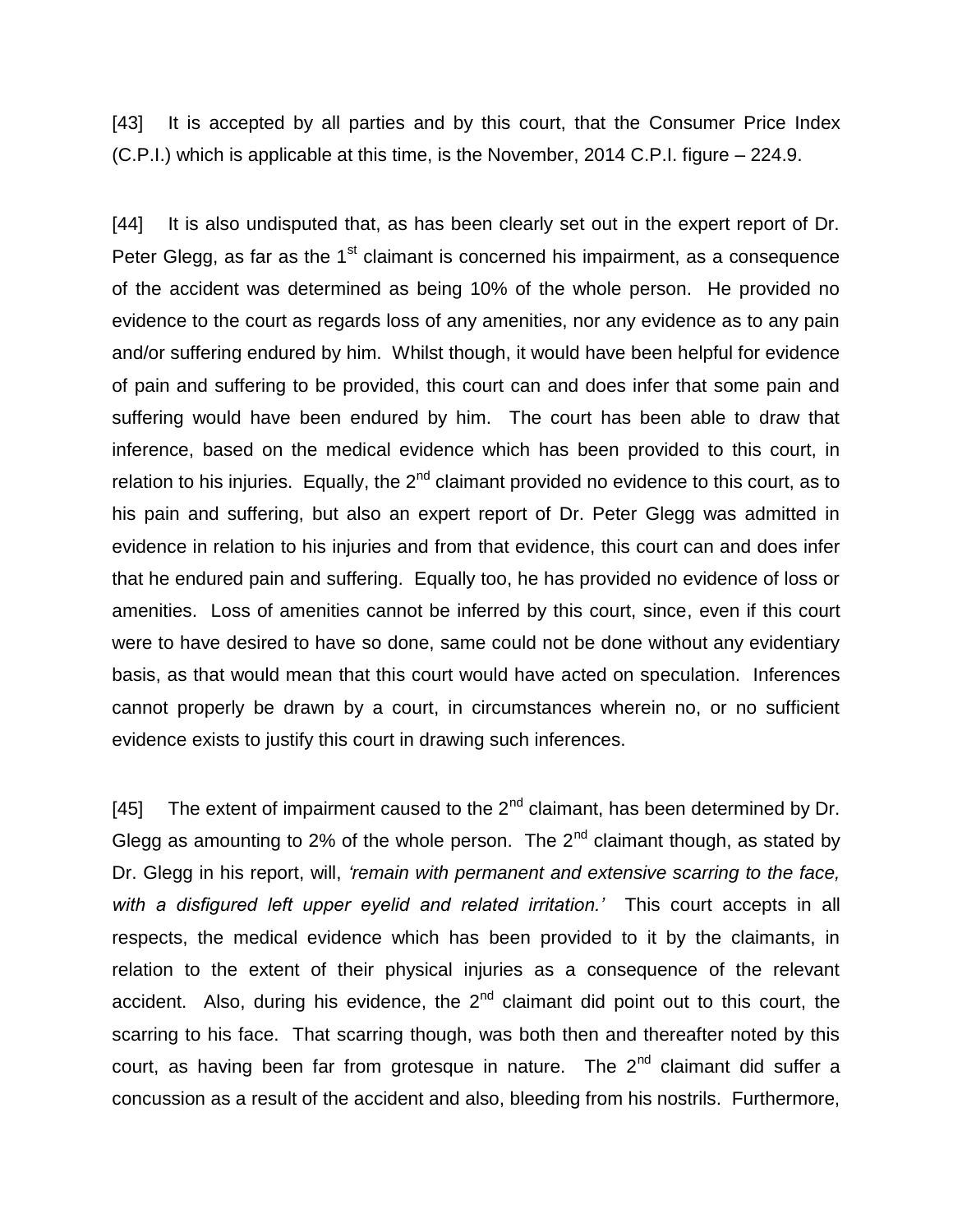a laceration which was caused to one of his upper eyelids, was sutured. The 1<sup>st</sup> claimant had to undergo surgery on two occasions and he was incapacitated for three months. He suffered a mild whiplash injury and fractures (two in number).

[46] This court agrees with the claimants' counsel's submission that the injuries suffered by the 1<sup>st</sup> claimant are similar to those suffered by the claimant in the **Eric Buchanan case**, but in that **case**, general damages were awarded for pain and suffering and loss of amenities. The updated award in the **Buchanan case** is \$3,168,000.00. In this **case** though, no award can or will be made for loss of amenities. This court will award to the 1<sup>st</sup> claimant, the sum of \$2,750,000.00 as general damages.

[47] For the 2nd claimant, the case of **Thompson v Harriott** is useful, but in that **case**, the general damages awarded, also incorporates a sum awarded for loss of amenities. Also though, on the other hand, the injuries to the  $2^{nd}$  claimant were more serious than they were to the claimant in **Thompson v Harriott case**. The updated award in the **Thompson case** is \$6,000,000.00. This will be reduced, as far as the 2<sup>nd</sup> claimant is concerned, to the sum of \$5,500,000.00. That is therefore the sum which will be awarded to the  $2<sup>nd</sup>$  claimant as general damages with interest as the rate of 3% with effect from the date of accident – May 15, 2010 until date of judgment.

## **Judgment Orders**

- 1. Judgment on the claimants' claim for damages for breach of statutory duty is awarded to the defendants.
- 2. Judgment on the  $2^{nd}$  defendant's ancillary claim against the  $1<sup>st</sup>$  claimant is awarded to the  $1<sup>st</sup>$  claimant, as against the  $2<sup>nd</sup>$  defendant.
- 3. Judgment on the claimants' claim for damages for negligence is awarded to the claimants and the 1<sup>st</sup> claimant is awarded general damages in the sum of \$2,750,000.00 with interest thereon, at the rate of 3% with effect from May 15, 2010 until date of judgment and the  $2^{nd}$  claimant is awarded general damages in the sum of \$5,500,000.00 with interest thereon, at the rate of 3% with effect from May 15, 2010 to date of judgment.